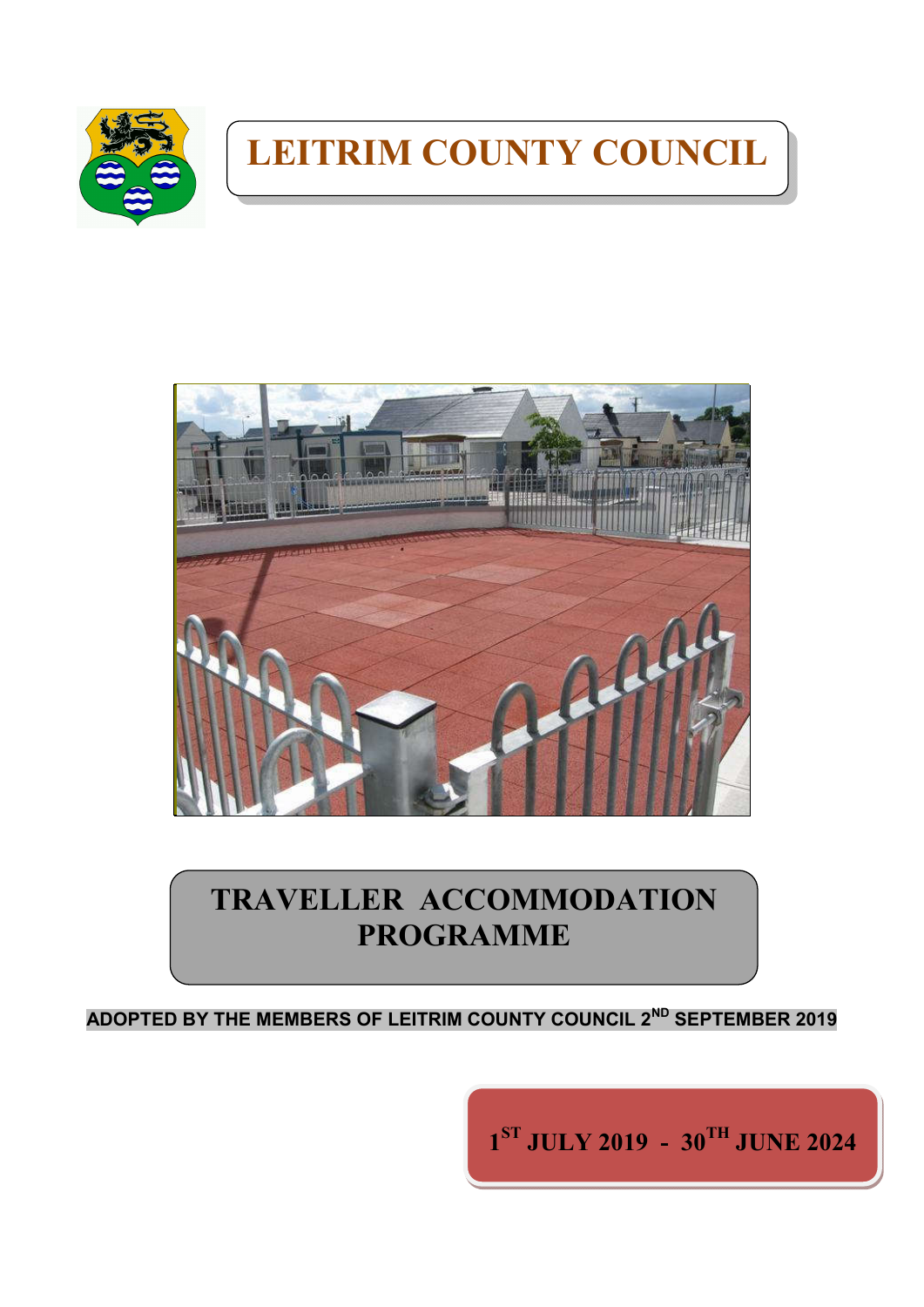## **Table of Contents**

|                |                                                         | Page |
|----------------|---------------------------------------------------------|------|
| 1              | Introduction                                            | 3    |
| $\overline{2}$ | Review of Traveller Accommodation Programme 2014 – 2018 | 4    |
| 3              | Assessment of Need / Projected Need                     | 8    |
| $\overline{4}$ | <b>Public Consultation Process</b>                      | 11   |
| 5              | Traveller Accommodation Programme 2019 -2024            | 12   |
| 6              | Measures for Implementation                             | 13   |
| $\overline{7}$ | Policy                                                  | 13   |
| 8              | <b>Strategy Statement</b>                               | 17   |
| 9              | Conclusion                                              | 19   |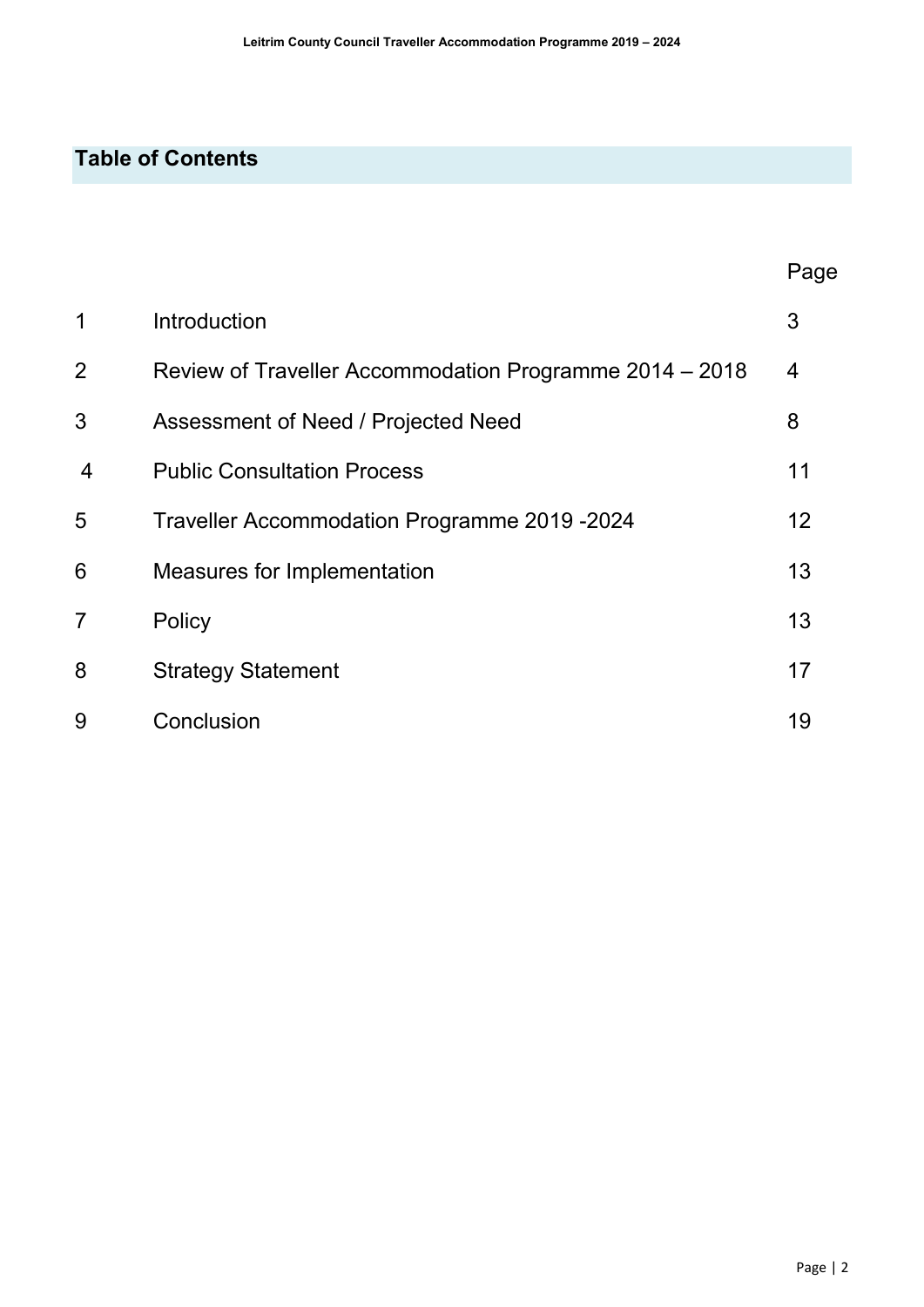## **1. Introduction**

#### **1.1 Background**

Leitrim County Council, under the provisions of the Housing (Traveller Accommodation) Act 1998, is required to prepare and adopt a new Traveller Accommodation Programme for the five year period  $1<sup>st</sup>$  July 2019 to 30<sup>th</sup> June 2024. The new Programme will replace the current 2014-2018 Programme which is due to expire on 31<sup>st</sup> December 2018.

In July 2018 Minister Damien English T.D. Minister for Housing & Urban Development issued Circular 35/2018 under Section 10 of the 1998 Housing Act directing that the current TAP 2014 - 2018 would be extended to June  $30<sup>th</sup>$  2019 and the new Traveller Accommodation Programme should be for a five year period from **1st July 2019 to 30th June 2024.**

Under the 1998 Housing Act Leitrim County Council has certain obligations in relation to the preparation, adoption and implementation of a Traveller Accommodation Programme.

In summary, Leitrim County Council is required to:

- prepare and adopt an Accommodation Programme to meet the existing and projected accommodation needs of Travellers in County Leitrim
- $\cdot$  allow for public input to the preparation and amendment of the Programme.
- $\cdot$  take appropriate steps to secure implementation of the Programme.
- include objectives concerning Traveller Accommodation in the County Development Plan.

In Circular 35/2018, the Minister for Housing, Planning & Local Government has set the latest date for the adoption of the Accommodation Programme as **30th September 2019**. The Minister has also directed that a review of this Accommodation Programme should be carried out not later than **31st December 2021**.

#### **1.2 Local Traveller Accommodation Consultative Committee**

In accordance with the provisions of Section 21 and 22 of the Housing (Traveller Accommodation) 1998 Act, a *Local Traveller Accommodation Consultative Committee* has been established to facilitate consultation between the Local Authority and the Local Traveller community. The Committee meets on a quarterly basis to advise Leitrim County Council on the provision and management of accommodation for Travellers.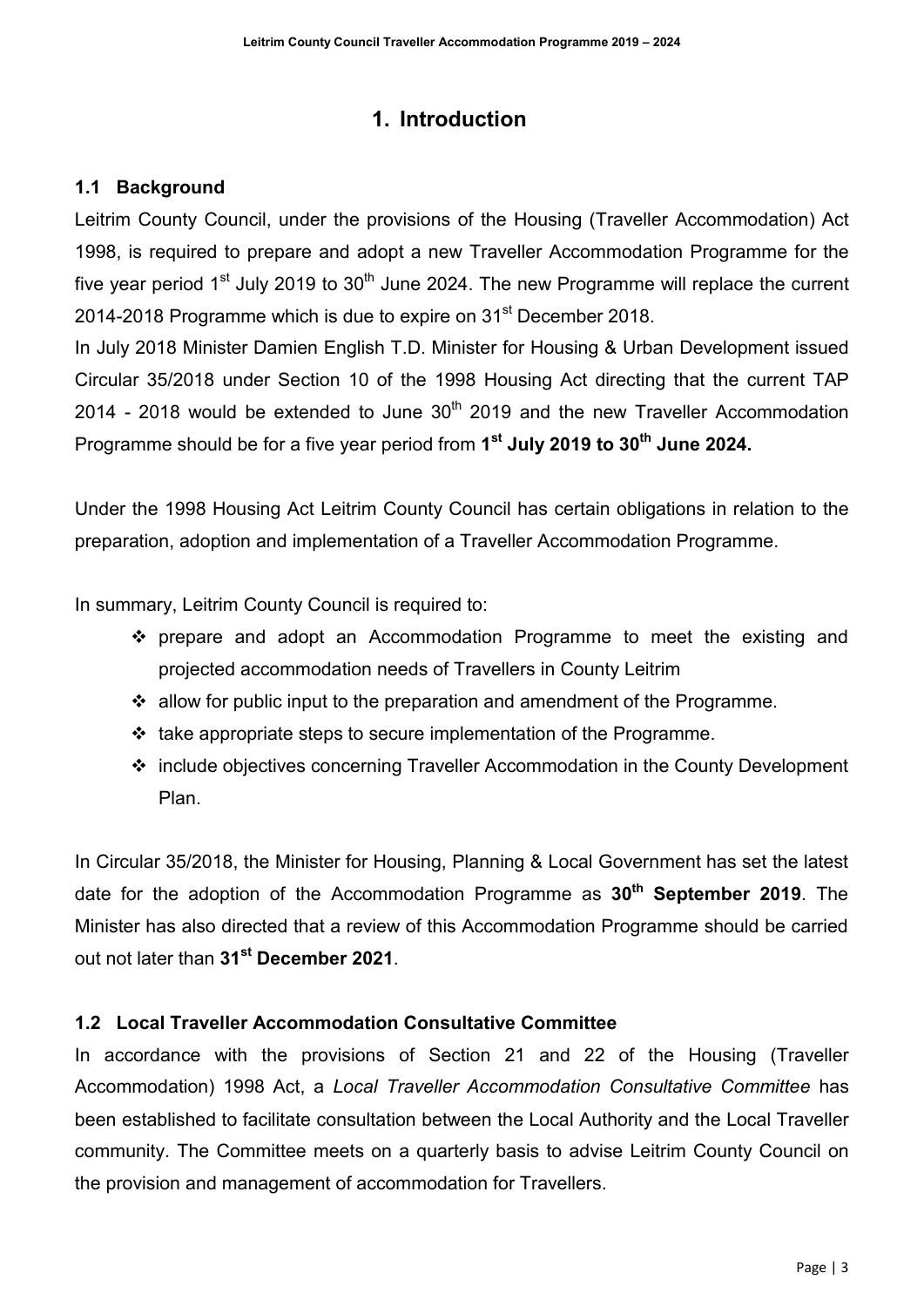The Consultative Committee plays an important role in the development of the Traveller Accommodation Programme and the views of the Committee, including in relation to the assessment of needs, have been taken into account in the preparation of this Programme. Implementation of the Programme will be monitored by the Committee and issues arising addressed. Membership of the Leitrim Local Traveller Accommodation Consultative Committee comprises four Traveller representatives, six Elected members of Leitrim County Council and three County Council Officials.

#### **1.3 County Profile**

County Leitrim has three electoral areas, Carrick-on-Shannon, Manorhamilton and Ballinamore. Leitrim has a population of 32,044 according to the last census in 2016. At the end of November every year Leitrim County Council through the Department of Housing ,Planning & Local Government, facilitates an annual Traveller census. In November 2018 there were 75 Traveller families resident in the county, which breaks down in accommodation types as follows;

- 27 Standard Local Authority Housing (incl. Approved Housing Bodies)
- 18 Traveller Specific Accommodation.
- 21 Long term Accommodation schemes (SHLI, RAS, HAP, R/S)
- 9 Other

Leitrim has one Traveller Group Housing Scheme / Halting site at Rosebank in Carrick-on-Shannon which has fourteen accommodation bays.

## **2. Review of Traveller Accommodation Programme 2014 - 2018**

#### **2.1 Background**

The Traveller Accommodation Programme 2014 – 2018 was adopted by the members of Leitrim County Council on 13<sup>th</sup> January, 2014. In drawing up and adopting this Traveller Accommodation Programme, in accordance with Section 9 of the Housing Act 1988, as amended, and Section 6 of the Housing (Traveller Accommodation) Act 1998, Leitrim County Council assessed and identified the accommodation needs of Traveller families to be met during the period of this Programme, from  $1<sup>st</sup>$  January, 2014 to  $31<sup>st</sup>$  December, 2018.

#### **2.2 TAP 2014 -2018 Targets and Outputs delivered;**

The five year target set in the TAP 2014 -2018 was **46 units** of accommodation over a range of accommodation types including Standard Local Authority Housing, Traveller Group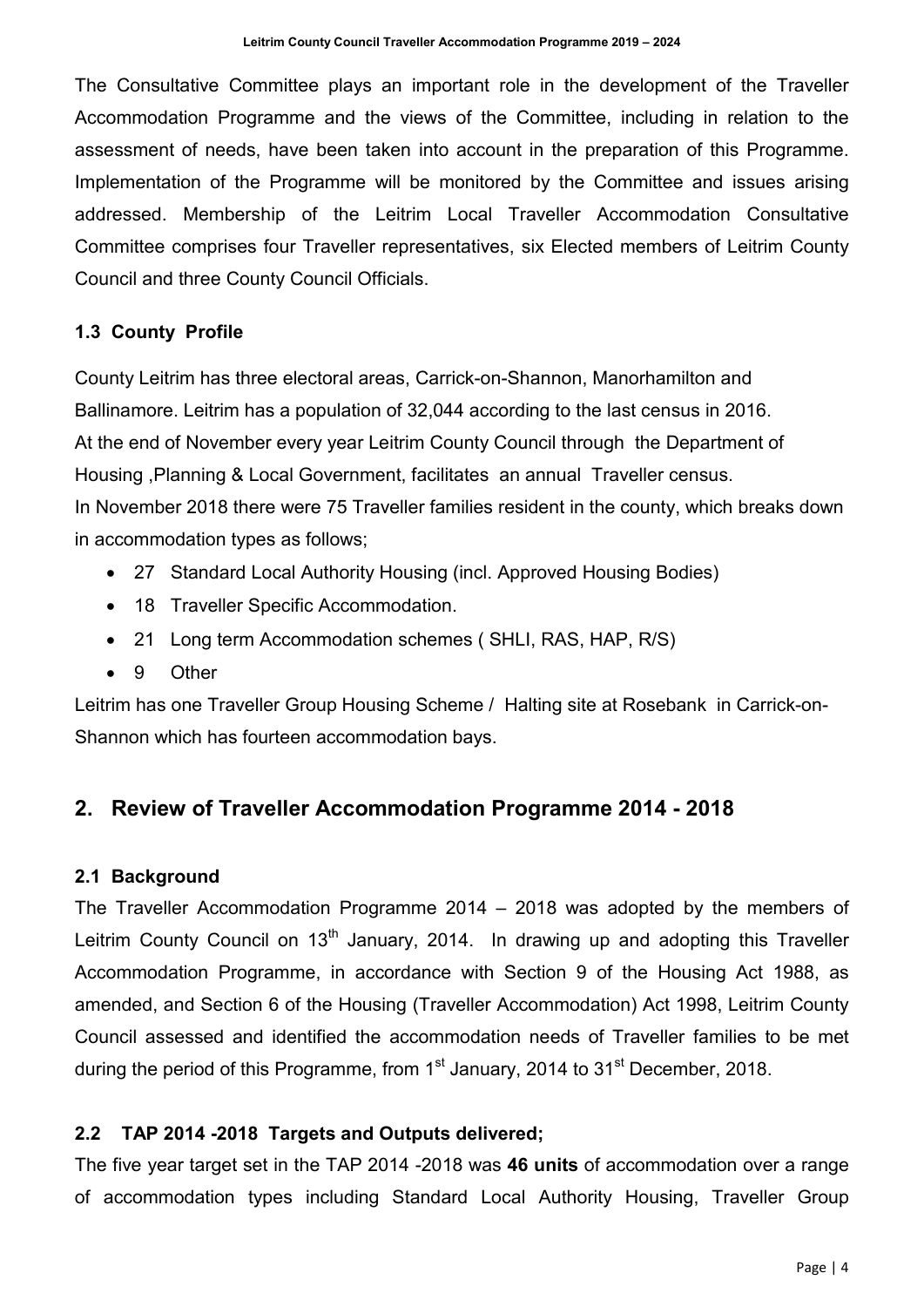Housing Rental Accommodation Scheme (RAS), Social Housing Leasing Initiative (SHLI), Housing Assistance Payment (HAP).

A total of 54 No. actual Units of Accommodation have been delivered over the period of the Traveller Accommodation Programme (2014 – 2018/19). Out of a Target of 46 No. Outputs as set out in the TAP 2014 – 2018, this amounts to 118% Delivery. This means that the full target of 46 No. actual Units of Accommodation will have been achieved and exceeded by the end of the current TAP which has been extended to  $30<sup>th</sup>$  June 2019.

| <b>Accommodation Type</b>       | <b>Outputs</b> | <b>Outputs</b> | <b>Outputs</b> | <b>Outputs</b> | <b>Outputs</b> | <b>Total Outputs from Jan 1st</b> |
|---------------------------------|----------------|----------------|----------------|----------------|----------------|-----------------------------------|
|                                 | 2014           | 2015           | 2016           | 2017           | 2018/19        | 2014 to 31st March, 2019          |
| Group Housing Scheme -          | $\mathbf{1}$   | $\mathbf{1}$   | $\mathbf{0}$   | 1              | 1              | 4                                 |
| <b>Existing</b>                 |                |                |                |                |                |                                   |
| <b>Service Block - Existing</b> | $\mathbf{1}$   | $\mathbf 0$    | $\overline{2}$ | $\mathbf 0$    | $\mathbf 0$    | $\overline{\mathbf{3}}$           |
| Local Authority Standard        | $\overline{2}$ | 5              | 5              | $\overline{2}$ | 6              | 20                                |
| <b>Housing</b>                  |                |                |                |                |                |                                   |
| Rental<br>Accommodation         | 4              | $\overline{7}$ | $\overline{2}$ | $\mathbf{0}$   | $\mathbf 0$    | 13                                |
| <b>Scheme (incl. renewals)</b>  |                |                |                |                |                |                                   |
| Long Term Leasing (incl.        | $\mathbf 0$    | $\overline{2}$ | $\mathbf 0$    | $\mathbf{0}$   | $\mathbf 0$    | $\overline{2}$                    |
| renewals)                       |                |                |                |                |                |                                   |
| Housing Provided by an          | $\Omega$       | $\Omega$       | $\mathbf{1}$   | 1              | $\overline{2}$ | 4                                 |
| <b>Approved Housing Body</b>    |                |                |                |                |                |                                   |
| <b>Housing</b><br>Assistance    | $\mathbf{0}$   | $\mathbf 0$    | $\mathbf{0}$   | $\mathbf{1}$   | 6              | 7                                 |
| Payment                         |                |                |                |                |                |                                   |
| <b>Mobility Aids Grant</b>      | $\mathbf{1}$   | $\mathbf{0}$   | $\mathbf{0}$   | $\Omega$       | $\mathbf 0$    | 1                                 |
|                                 | $\overline{9}$ | 15             | 10             | 5              | 15             | 54                                |

#### **Table 1. TAP outputs 2014 – 2018/19**

#### **2.3 Additional works on Traveller Accommodation 2014 - 2018**

In addition to the accommodation outputs achieved, further projects were carried out and are on-going in relation to the enhancement of accommodation and integration of Traveller households in County Leitrim.

#### **2.3 (1) Fire Safety Works at Shannonside View Halting Site, Rosebank, Carrick-on-Shannon.**

A Fire Safety Appraisal of the Shannonside View Halting Site was completed by the Assistant Chief Fire Officer of Leitrim Fire Services in December 2015.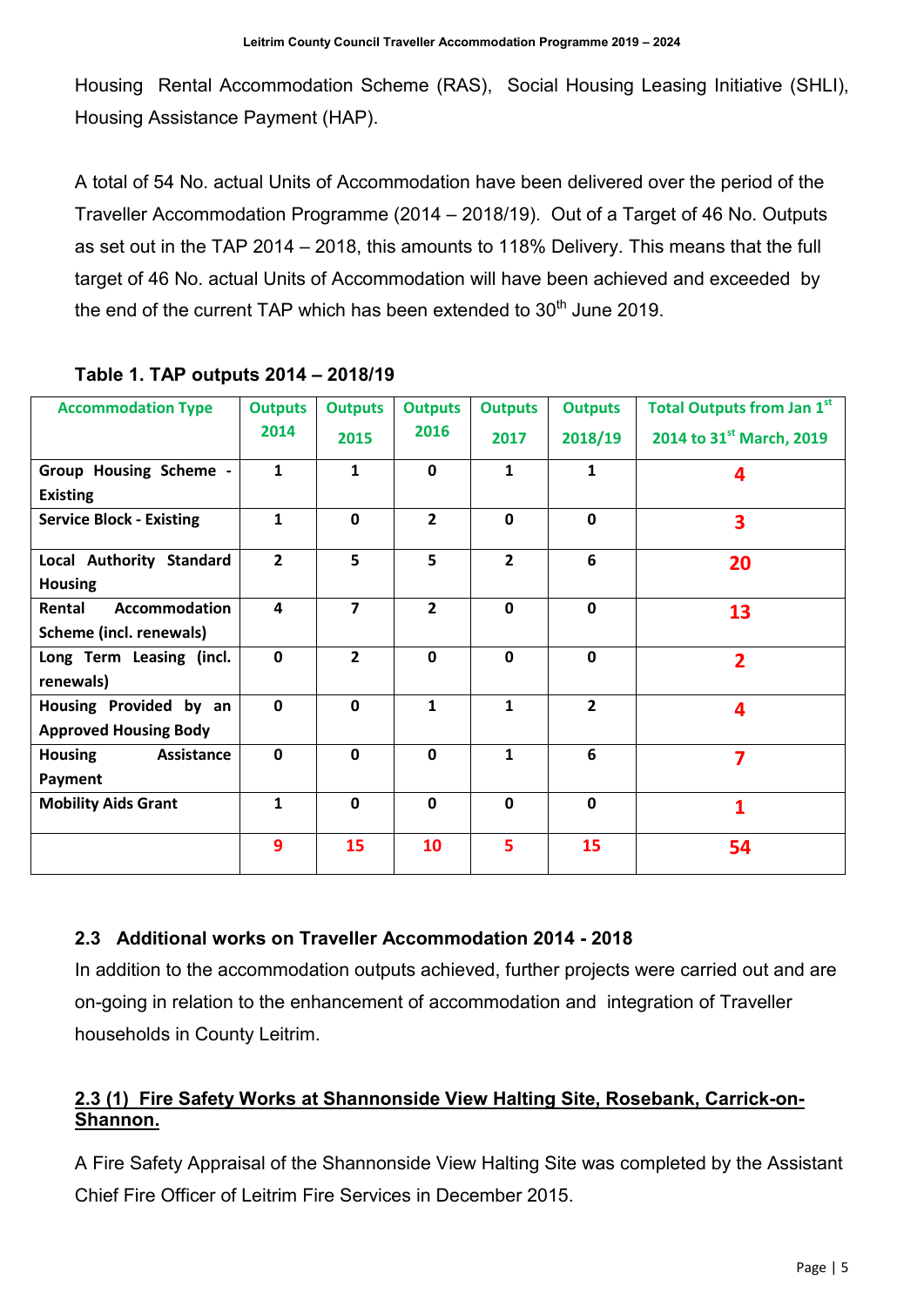Following this Appraisal, Leitrim County Council has been engaged in on-going essential fire safety enhancements on all of the housing units at Shannonside View Halting Site. Following the completion of the most urgent fire safety issues, a full Electrical Periodic Inspection of all fourteen units was carried out with any necessary upgrades completed.

A range of Fire Safety Equipment was provided to each unit and all residents were given the opportunity of training in the use of such equipment.

**Provision of 2 No Demountable Dwellings.** 

Leitrim County Council provided two demountable dwellings, one with living room, toilet and sleeping facilities and the other with two sleeping room facilities.

#### **Wall Mounted Fire Cabinets with Hose, Stand Pipe and associated Fittings**

Following extensive consultation with the residents of Shannonside View one of the concerns highlighted was the need for Stand-pipes /Fire Hoses in order to arrest and control any fire outbreak prior to the arrival on the scene of Leitrim County Fire Services.

It was agreed by Leitrim County Council in conjunction with Leitrim Fire Services to provide this life-saving equipment to the residents. Training in the use of these Fire Hoses was provided by Leitrim Fire Services under supervision on the 26<sup>th</sup> of May 2016.

Six Shannonside View residents took part in this training. Residents also accepted responsibility for the care and maintenance of this fire-fighting equipment.

#### **Periodic Electrical Inspection Reports on Shannonside View Halting Site.**

A Periodic Electrical Inspection Report on all housing units at Shannonside View with the completion of any necessary repairs or upgrades arising. New Smoke Alarms, Carbon Monoxide Alarms, Fire Blankets and Fire Extinguishers were provided.

#### **Fire Safety Training**

Fire Safety Training was made available to all residents on the Shannonside View Halting Site. This Training was provided on site at Shannonside View by County Leitrim Fire Services. The training was held on two consecutive days to facilitate maximum attendance. **Fuel Storage Sheds**

Although this did not form part of the Fire Safety Appraisal carried out in December 2015, Leitrim County Council in consultation with the residents of Shannonside View agreed to provide each unit with a steel fuel storage shed to ensure the dry and safe storage of solid fuel and thereby prevent damage to stoves and chimney as a result of wet/damp fuel.

Leitrim County Council recognises the contribution and co-operation of the Shannonside View residents in the implementation of these essential fire safety measures and the continued maintenance of the live saving fire safety equipment provided.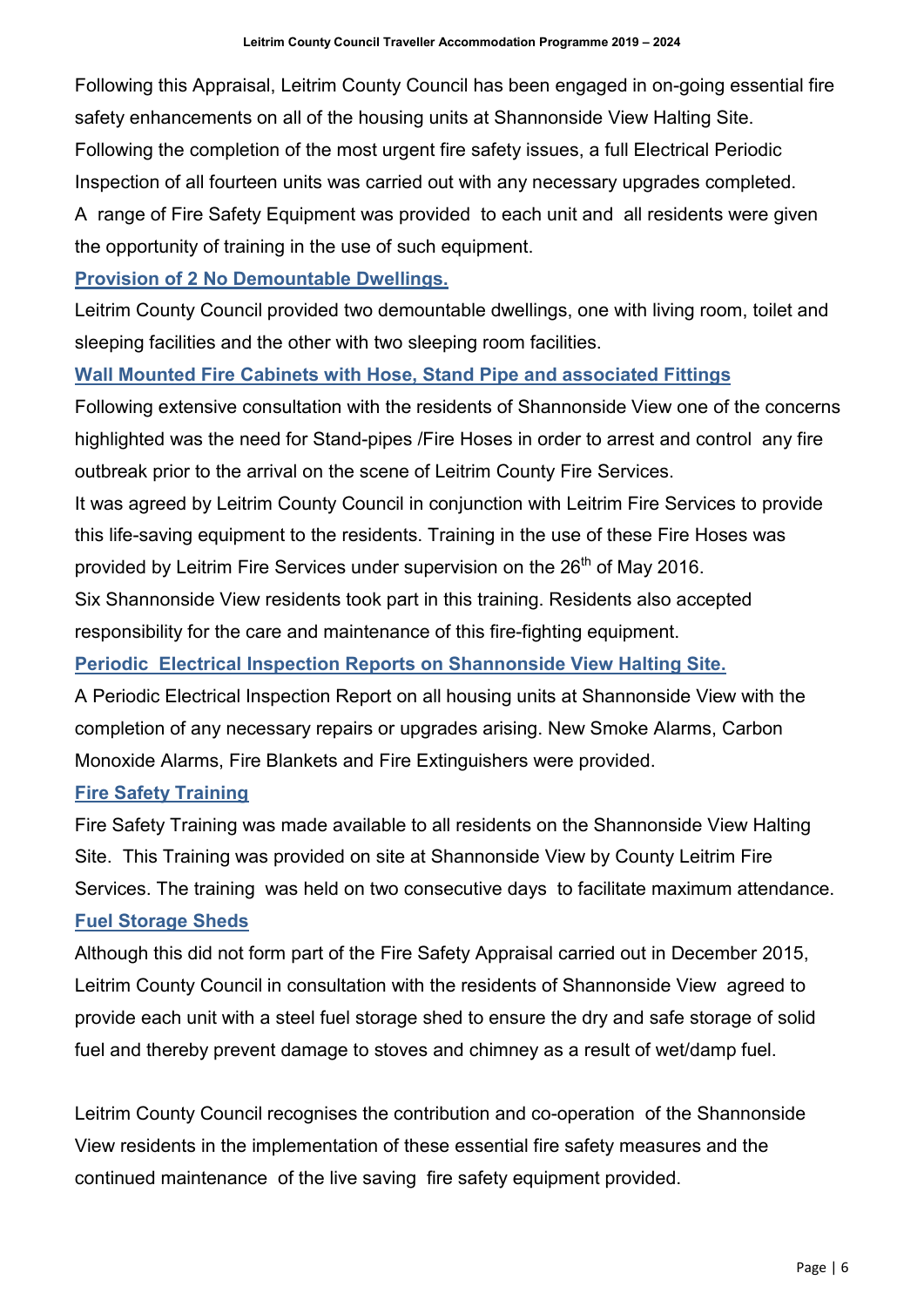## **2.3 (2) Closure of St Patricks Park Traveller Group Housing Scheme, Tawlaughtmore, Mohill.**

In February 2014 Leitrim County Council began the process of closing and demolishing St Patricks Park Traveller Group Housing scheme due to the unfit living conditions, lack of demand for accommodation units and elements of anti-social behaviour. The remaining families were successfully re-housed in the local area. The site was returned to a green field site on completion of the works.

#### **2.3 (3) Refurbishment Works on Traveller Specific House at Tawlaghtmore, Mohill**

This project involves the substantial refurbishment of an unfit Traveller Group House at Tawlaghtmore, Mohill. The family involved have been re-located from this House and have been accommodated on site in 2 No. three bedroom Demountable Dwellings. The transfer of this family was carried out with minimum disruption and they are now satisfactorily housed in these 2 units of temporary accommodation until the completion of the works to their house.

#### **2.3 (4) Urban Horse Project / Pony Riding & Animal Welfare Project**

In May 2015 the Minister for Agriculture, Food and the Marine, Simon Coveney launched the Urban Horse Welfare Project. This project was to provide funding for progressive measures in relation to equine welfare and education and training of unemployed persons in equine care and management. The scheme was opened to applications and is administered by Local Authorities. It was hoped that the number of stray and abandoned horses would be reduced by this equine welfare and owner education initiative. The scheme is viewed as a progressive and novel approach to resolving the stray horse issue in Ireland.

#### **2.3(5) Horse Shelters / Stables**

This project was completed at Shannonside View Halting site and involved the construction of 4 semi-permanent horse stables with ancillary feed and manure storage facilities. Additional works included road access, fencing, hedging of the site and provision of piped water and lighting. A site to the rear of the existing halting site at Rosebank was identified and fenced off. The accommodation has greatly enhanced horse welfare in particular during winter months and decreases the risk of stray horses. The development also enhances the visual aspect of the halting site.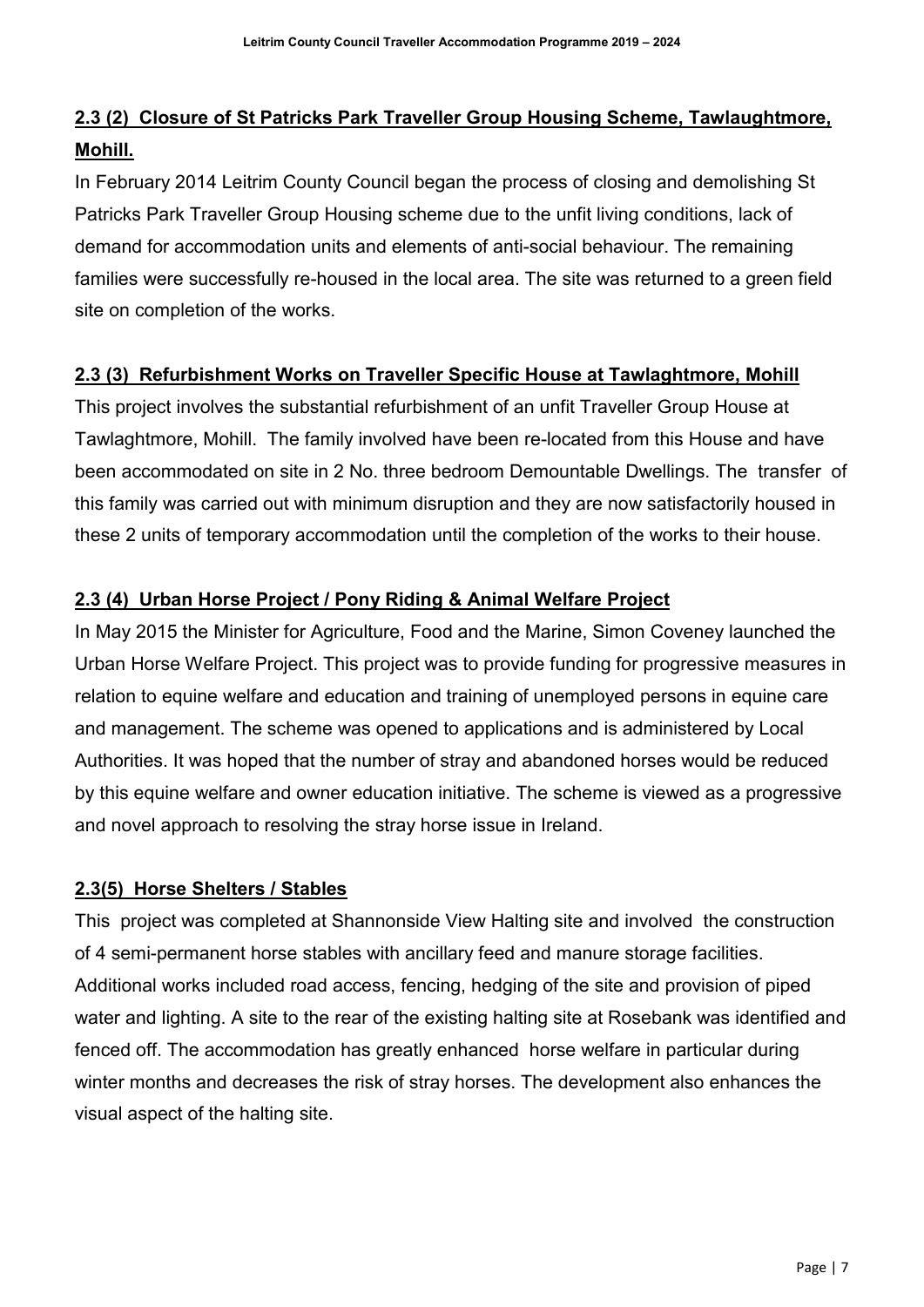#### **2.3 (6) Leitrim Pony-Riding & Animal Welfare Project:**

Leitrim Pony-Riding & Animal Welfare Project was co-funded and delivered by Leitrim County Council, with various funding partners including the Dept of Agriculture & Food, Leitrim Sports Partnership, Leitrim Development Company, Sports Ireland, TUSLA, and SICAP. The aim of the project is to introduce young people from Traveller and disadvantaged backgrounds aged between 11-17 to horse-riding, horse management skills and animal welfare. The project began in 2017 with 18 students and was a resounding success. On foot of this success the course was expanded in 2018 to cater for 42 students ( three groups of 14 students) including the introduction of non-national children from the Leitrim Refugee Resettlement Programme. At the conclusion of the programme all the participants were presented with Certificates of Achievement for completing the programme by Cathaoirleach of Leitrim County Council and the advanced students were presented with certification from *The Irish Horse Welfare Trust* for completing their online Programme.

## **3. Assessment of Need / Projected Need**

In accordance with Section 9 of the Housing Act 1988, as amended, and Section 6 of the Housing (Traveller Accommodation) Act 1998, Leitrim County Council assessed and identified the accommodation needs of Traveller families to be met during the period of this Programme, from  $1<sup>st</sup>$  July, 2019 to  $30<sup>th</sup>$  June, 2024.

This assessment relates to the existing accommodation need and the projected need estimated to arise across the range of Traveller Accommodation options, including Traveller group housing, standard local authority housing, Social Housing Leasing Initiative (SHLI), Approved Voluntary Housing, Rental Accommodation Scheme (RAS) and Housing Assistance Payment (HAP) scheme.

The assessment of need is based on the following:

- Annual Count of Travellers recorded on Friday  $30<sup>th</sup>$  November, 2018
- Housing Needs Assessment completed as at Wednesday  $30<sup>th</sup>$  January 2019 which involved a written invitation to each Traveller family to attend for an interview / meeting with the Traveller Liaison Officer to discuss their specific family housing and accommodation needs. These interviews have informed the projected need over the period of this Accommodation Programme 2019 - 2024, including the estimate of new family formations, and the accommodation proposals to meet that projected need.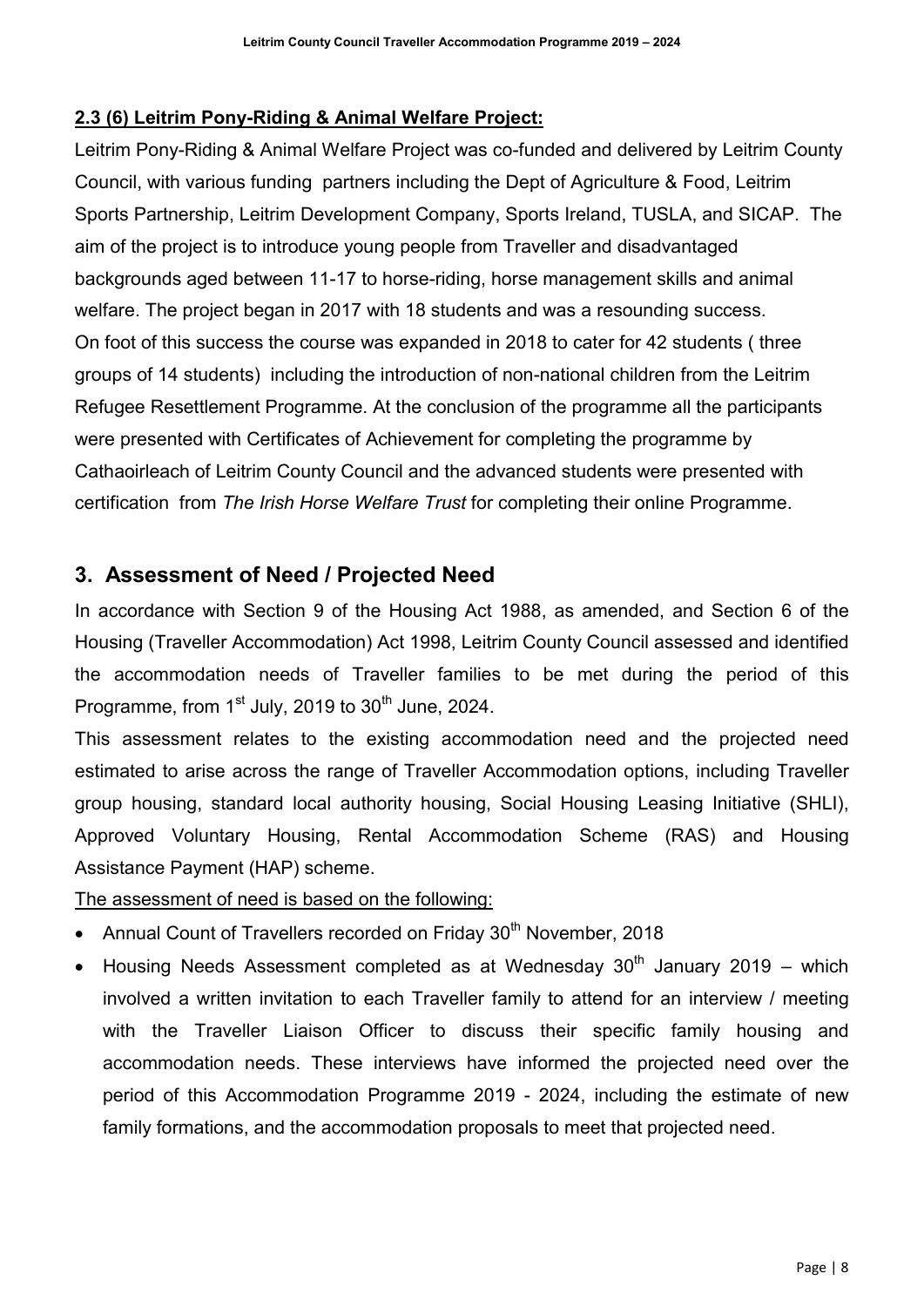#### **3.1 Traveller Families in County Leitrim**

A total of 75 Traveller families were residing in County Leitrim and form part of Leitrim County Council's Traveller Accommodation Programme as of 31<sup>st</sup> March 2019.

The breakdown of the 75 households by accommodation type is outlined below:

## **Table 2 ; Households in County Leitrim by Accommodation Type**

| <b>ACCOMMODATION TYPE</b>                     | <b>NUMBER OF FAMILIES</b> |
|-----------------------------------------------|---------------------------|
| <b>Standard Local Authority Accommodation</b> | 27                        |
| Local Authority Traveller Group Housing       | 18                        |
| HAP / RAS / SHLI / RENT SUPPLEMENT            | 21                        |
| <b>OTHER</b>                                  | 9                         |
| <b>TOTAL</b>                                  | 75                        |

#### **3.2 Projected Need**

The Council is obliged to make an assessment of the number of Traveller households who will require accommodation within the lifetime of the Traveller Accommodation Programme 2019–2024. The figures from the Annual Traveller Count show that Leitrim's Traveller population has increased significantly over the past 18 years, from 22 households in 2000 to 75 households in 2018.

The increase in the local Traveller population since the early 2000's is largely attributable to a significant number of emigrants returning to Carrick-on-Shannon over that period. There has also been a considerable level of new household formations with many of these new households, who would traditionally have emigrated or moved away, now opting to remain in Leitrim, and predominantly in Carrick-on-Shannon.

The table below shows the rate of increase of the Annual Traveller Census for County Leitrim from the year 2000 to 2018.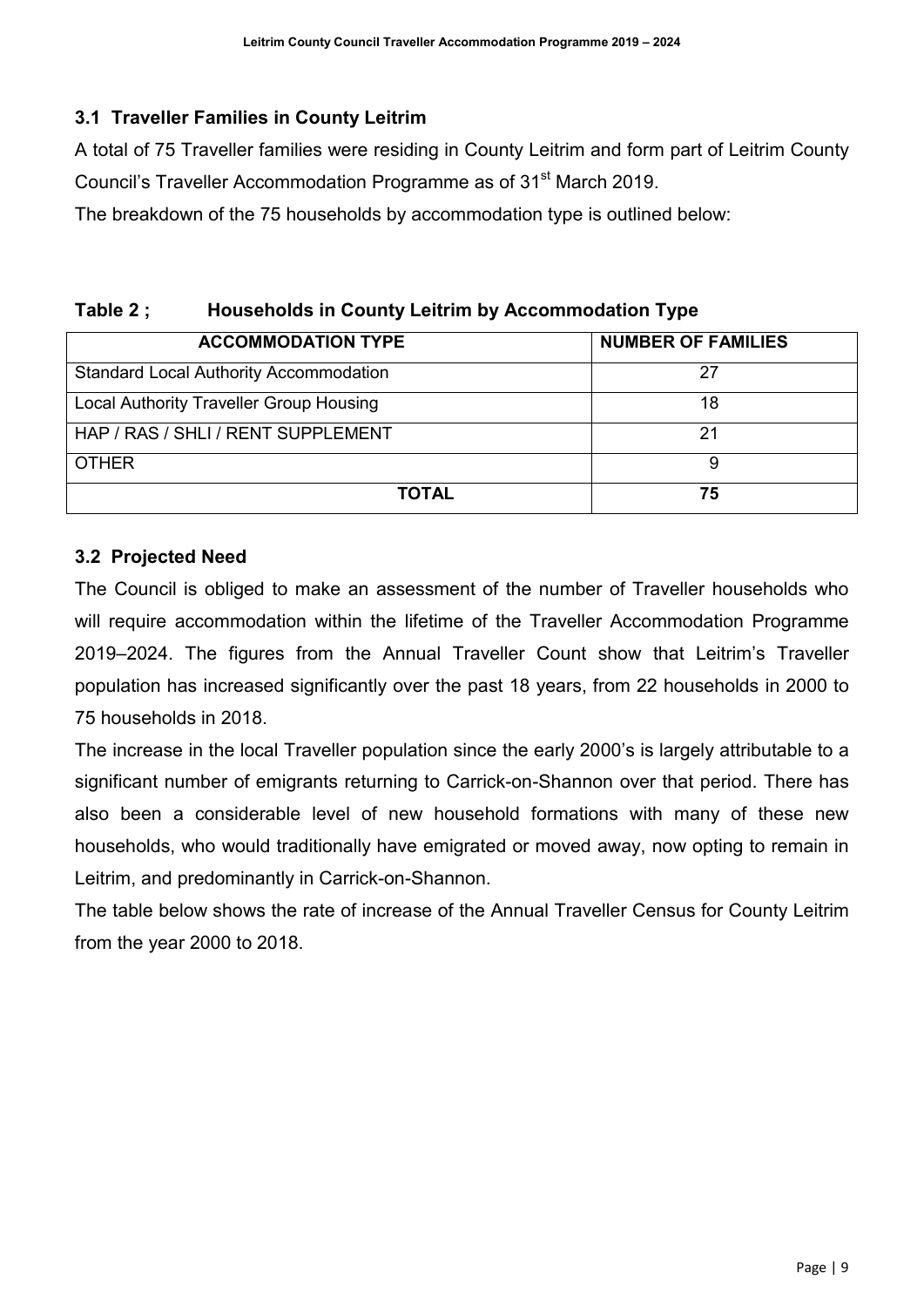

**Table 3: Traveller Household Census from 2000 to 2018 in County Leitrim.**

Currently there are seventy five (75) Traveller family units resident in County Leitrim. The majority of Leitrim Traveller families reside in the South of the County, predominantly in Carrick-on-Shannon.

Forty five (45) households **60%** have had their housing need provided for with permanent Local Authority tenancy contracts by Leitrim County Council.

A further twenty one (21) households **28%**, are housed with long-term tenancy agreements through RAS, SHLI, HAP and Private rented accommodation with Rent Supplement.

The remaining nine (9) **12%** households have had their housing need assessed by Leitrim County Council and are all deemed to have demonstrated a housing need in accordance with the provisions of *Section 20 of the Social Housing Assessment Regulations.*

Based on the profile of the families currently resident in County Leitrim it is anticipated that there could be approximately twenty six No. (26) new family formations over the life-time of the new Accommodation Programme 2019 - 2024. It is difficult to predict how many of these new households will remain in the County but for the purposes of this Programme it is estimated that 50% of the new household formations, thirteen No. (13) will remain in County Leitrim.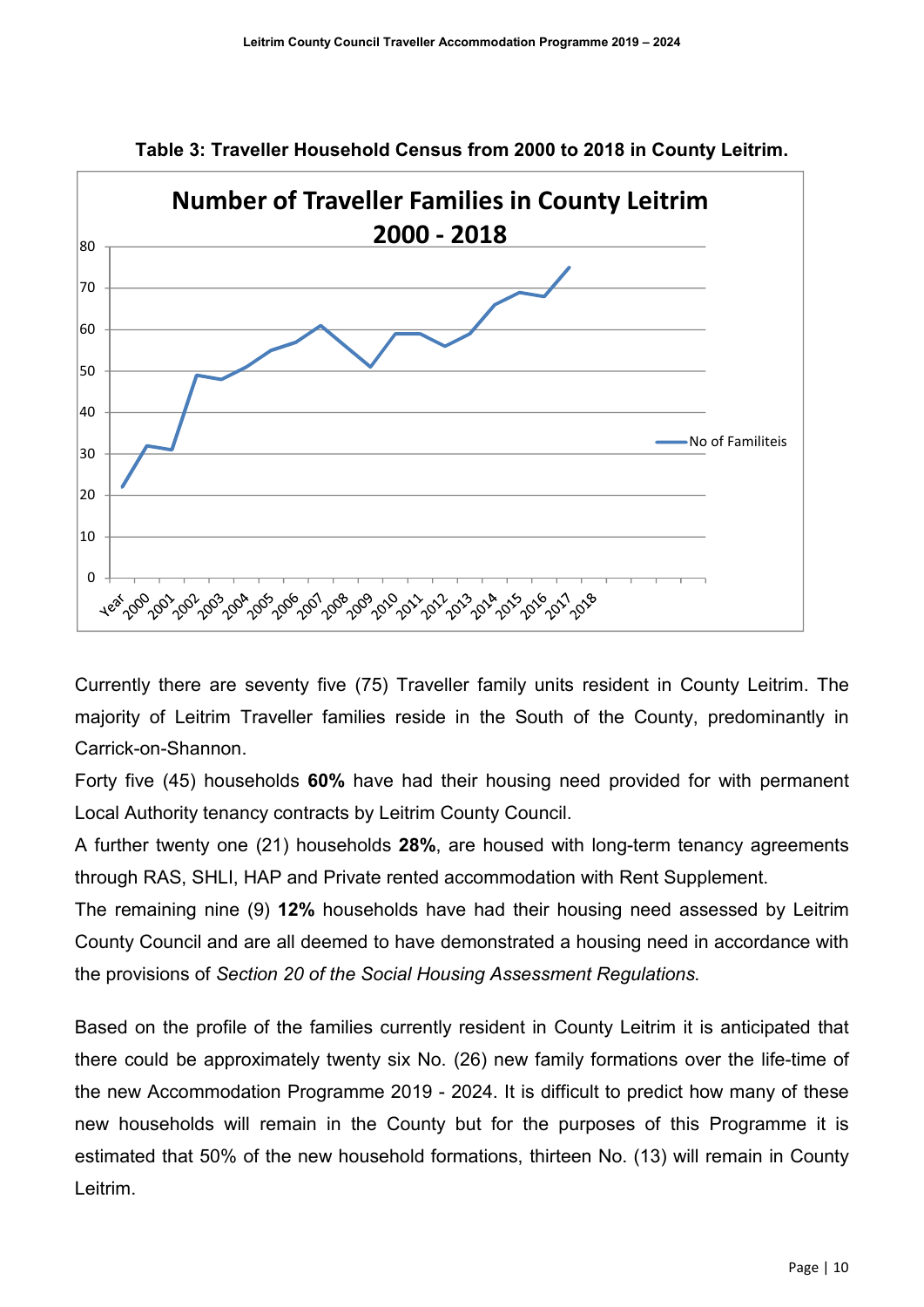**Based on the above the total projected need over the period of this Accommodation Programme is twenty five no. (25) households, broken down as follows:**

| Table 4: Projected Needs 2019-2024 |  |  |  |
|------------------------------------|--|--|--|
|                                    |  |  |  |

| Category                                             | <b>Number of Households</b> |
|------------------------------------------------------|-----------------------------|
| Households assessed as having a current housing need | 12                          |
| New Household Formations                             | 13                          |
| <b>Total</b>                                         | 25                          |

The level of need and the range of accommodation required will be kept under review on an ongoing basis

#### **3.3 Current Accommodation and Requirements**

As outlined in Table 2 above Travellers in County Leitrim are currently accommodated in Standard Local Authority accommodation, Local Authority Traveller Group Schemes, Local Authority Permanent Halting Site and in the private rented sector under Long Term leasing (SHLI), HAP or RAS contracts or with support under the Rent Supplement Scheme.

There are no families living in County Leitrim in unauthorized sites or roadside encampments**.** 

The expressed accommodation preference of the majority of Traveller housing applicants is for standard local authority housing or private rented accommodation. With the exception of a small number of households who wish to be accommodated on the existing Rosebank Traveller Group Housing Scheme in Carrick-on-Shannon no demand or requirement for additional Traveller-specific accommodation has been expressed or identified.

It is anticipated that the housing need will be met over the period of this Accommodation Programme predominantly through the provision of Standard Local Authority Housing and through the Rental Accommodation Scheme and the newly introduced Housing Assistance Payment (HAP).

## **4. Public Consultation Process**

Leitrim County Council, in accordance with the requirements of Section 8 of the Housing (Traveller Accommodation) Act 1998, gave public notice on  $26<sup>th</sup>$  September 2018 of its intention to prepare a Draft Traveller Accommodation Programme for the period 2019 - 2024 and to carry out an assessment of existing and projected accommodation needs of Travellers in County Leitrim.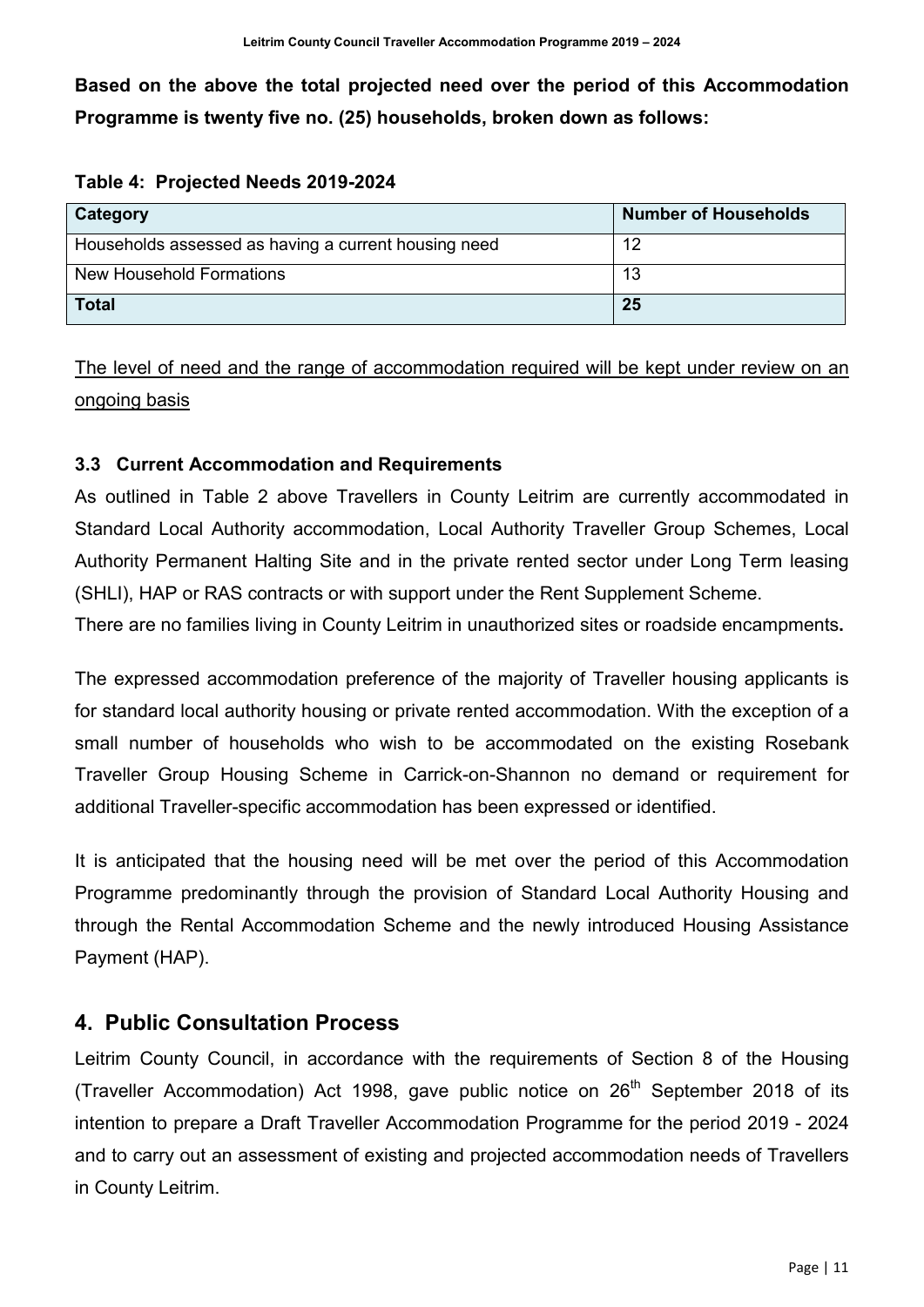#### **4.1 Public Notice**

Notice of Leitrim County Council's intention to prepare a Draft Accommodation Programme was also given in writing on the 19<sup>th</sup> September 2018 to the following:

- Local Traveller Accommodation Consultative Committee (LTACC)
- The Elected Members of Leitrim County Council
- Local area Oireachtas Members ( TDs, Senators)
- Adjoining Local Authorities.
- Leitrim Inter Agency Traveller Services Group (TIG)
- Community Groups
- Traveller Organisations and Support Groups.

#### **4.2 Submissions**

Submissions were invited for consideration for inclusion in the new Programme.

A total of 5 No. submissions were received before the closing date for submissions of Friday 19<sup>th</sup> October 2018. Submissions were received from the following:

- Irish Traveller Movement
- HSE Public Health Nurse, Traveller Health
- HSF Social Inclusion Office
- Pavee Point
- North West Simon Community
- LDC Traveller Development Worker

The contents of these submissions have been noted and taken into consideration in the preparation of the Draft Traveller Accommodation Programme 2019-2024.

Consultation has also taken place with the Local Traveller Accommodation Consultative Committee and with individual Traveller families as a result of the assessment of needs relating to their accommodation.

#### **5. Traveller Accommodation Programme 2019-2024**

#### **5.1 Objectives and Targets 2019-2024**

|    | <b>Objectives</b>                        | Dates / timescale | <b>Progress / Status</b>      |  |  |
|----|------------------------------------------|-------------------|-------------------------------|--|--|
|    | of House Refurbishment,<br>Completion    | <b>July 2019</b>  | Work<br>on-going<br>nearing   |  |  |
|    | <b>Tawlaughtmore Mohill</b>              |                   | completion                    |  |  |
| 2. | Shannonside<br>View<br>0f<br>Enhancement | 2019 - 2020       | Consultation<br>with<br>stage |  |  |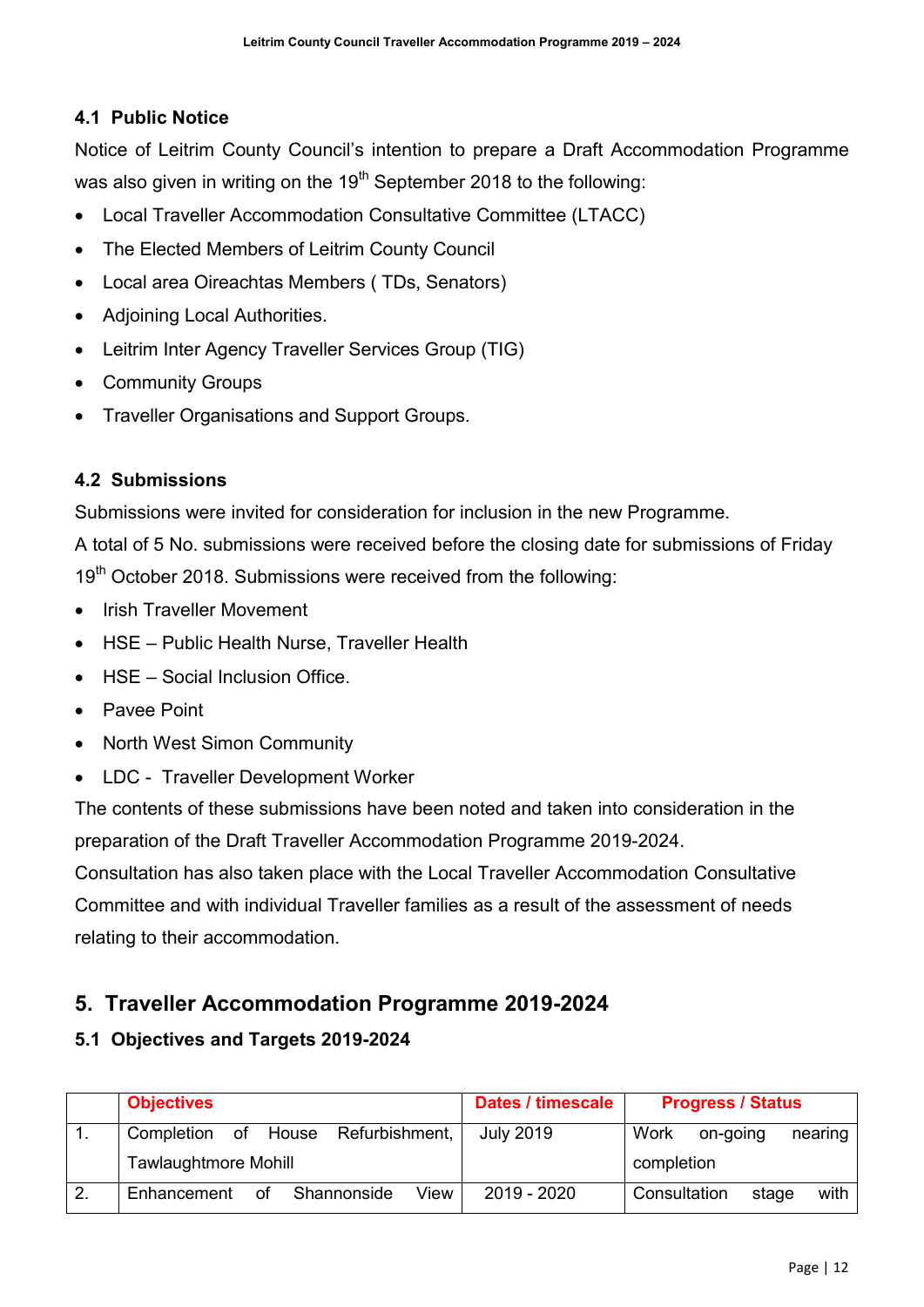|    | <b>Traveller</b><br>Housing<br>Group<br>Scheme, |             | residents.                     |
|----|-------------------------------------------------|-------------|--------------------------------|
|    | Rosebank, Carrick-on-Shannon.                   |             |                                |
| 3. | of<br>Consider<br>Maximising occupancy          | 2019 - 2021 | Project proposal<br>at<br>pre- |
|    | existing Traveller Specific Accommodation       |             | planning stage                 |
|    | at Rosebank, Carrick-on-Shannon.                |             |                                |
| 4. | Continued Fire Safety enhancements at           | 2019 - 2024 | Annual follow up Fire safety   |
|    | Shannonside View Halting Site.                  |             | inspections conducted by       |
|    |                                                 |             | Leitrim Fire Services.         |
| 5. | Provide 25 units of accommodation over          | 2019-2024   | New TAP 2019-2024 due          |
|    | five year period under TAP 2019-2024            |             | implementation<br>July<br>for  |
|    |                                                 |             | 2019                           |
| 6. | Continued tenancy sustainment / support         | 2019 - 2024 | Ongoing progress through       |
|    | through annual maintenance programme            |             | co-operation<br>of<br>local    |
|    | and close administrative involvement of         |             | Traveller Community and        |
|    | <b>Traveller Liaison Officer.</b>               |             | Housing Dept.                  |
| 7. | Continued progress on projects arising          | 2019-2024   | Progress dependant<br>on.      |
|    | throughout the course of the new TAP            |             | needs arising during new       |
|    | 2019-2024<br>Disability<br>works,<br>eg,        |             | TAP 2019 - 2024.               |
|    | refurbishment works, remedial works etc         |             |                                |

#### **6. Measures for Implementation**

Leitrim County Council will report regularly on developments and progress on the implementation of the Traveller Accommodation Programme 2019-2024 with regular reports being made available to The Local Traveller Accommodation Consultative Committee (LTACC), Housing Strategic Policy Committee (SPC) and The Department of the Environment, Community and Local Government. (DECLG)

## **7. Policy**

#### **7.1 Overview**

Leitrim County Council recognises Travellers' identity as a minority ethnic group, some of whom are nomadic. It is the policy of the Council to have meaningful consultation based on Department of the Environment, Community & Local Government Guidelines with Travellers about their accommodation needs and to provide, where appropriate, Traveller specific accommodation.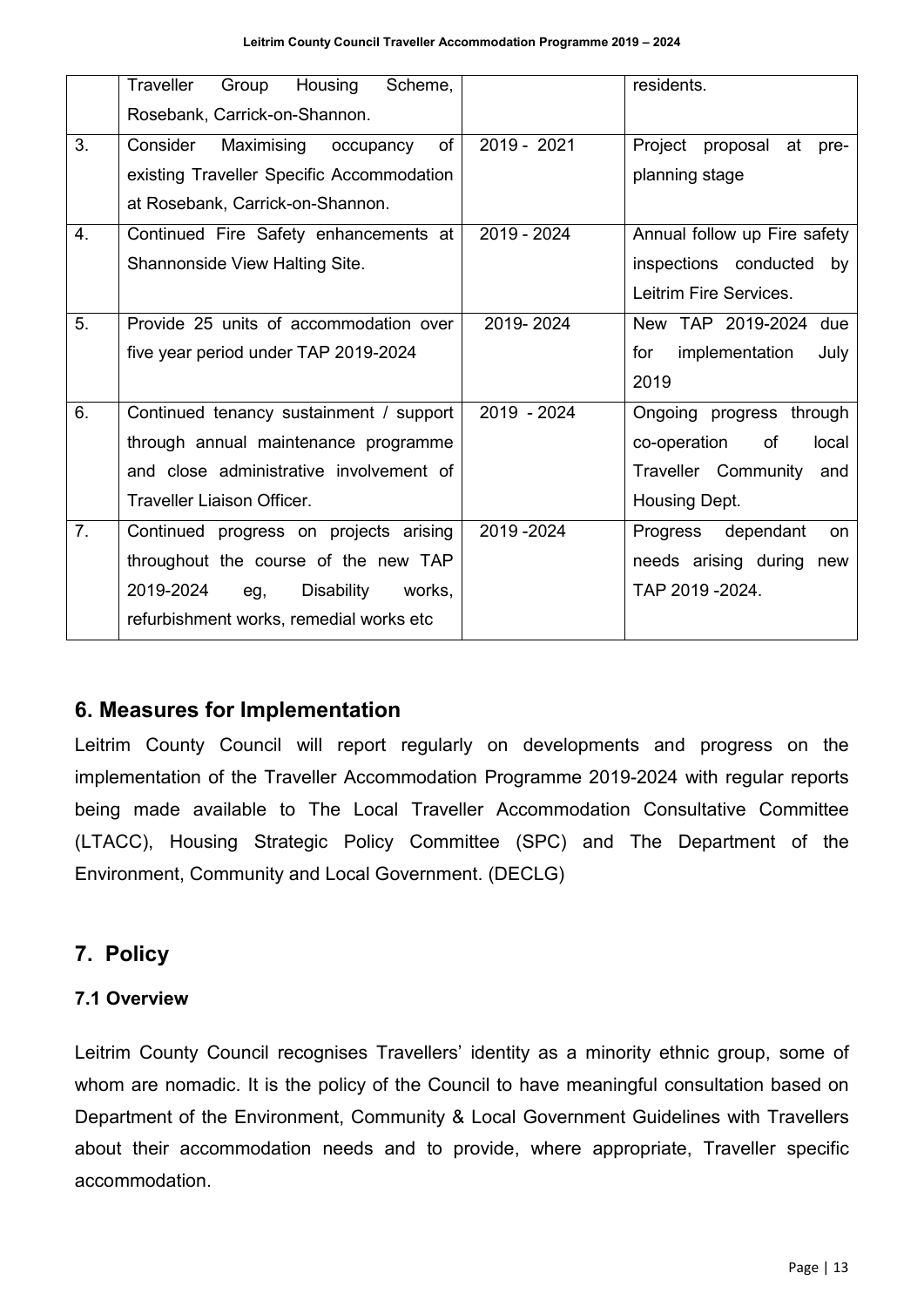A key objective of Leitrim County Council is to develop the County in a manner which contributes to the positive well being and quality of life for all citizens. Leitrim County Council endeavours to meet the needs of Travellers using the range of accommodation options available to the Council – including Group and Standard housing, Long term leasing (SHLI) and Rental Accommodation Schemes (RAS), Housing assistance Payment (HAP) and permanent residential halting sites. This provision takes place in consultation with the Traveller community, the settled community and with the various other statutory and voluntary agencies delivering services to Travellers as required.

#### **7.2 Travellers Distinct Needs**

Recognizing Traveller's distinct culture and needs, Leitrim County Council has provided Traveller specific accommodation at Rosebank Group Housing / Halting site in Carrick on Shannon and Tawlaughtmore in Mohill, in consultation with local Travellers and Traveller Support Groups. While the Assessment of Needs has not identified any requirement for additional Traveller specific accommodation in the county, the design of any future such schemes will continue to reflect the needs of Travellers and will also take account of technical, fire and public safety requirements. All accommodation provided will comply with the directions and guidelines issued by the Department of the Environment, Community & Local Government.

#### **7.3 Long-Term Accommodation**

The Council will have regard to the full range of housing options available in the provision of long-term accommodation for Travellers including Standard lettings in Local Authority Estates, Group Housing, Residential Halting Sites, Voluntary Housing, Long Term Leasing (SHLI), Rental Accommodation Scheme (RAS) and Housing Assistance Payment (HAP). Applications for accommodation will be assessed and reports requested from other Local Authorities and statutory agencies.

#### **7.4 Assessment**

The Social Housing Assessment Regulations 2011 set out the manner in which a housing authority will determine a household's qualification for social housing support and the description and classification of its' housing need. All applicants for social housing support must be assessed in accordance with these regulations.

#### **7.5 Transfer of Tenancy**

Existing tenants of Leitrim County Council accommodated in Standard Local Authority Accommodation, Group Scheme Dwellings, Permanent Halting Site accommodation or households accommodated in dwellings under the Rental Accommodation Scheme, the Long-Term Leasing Scheme (SHLI) or Housing Assistance Payment (HAP) can apply for a transfer to alternative local authority accommodation. Each transfer application will be assessed on its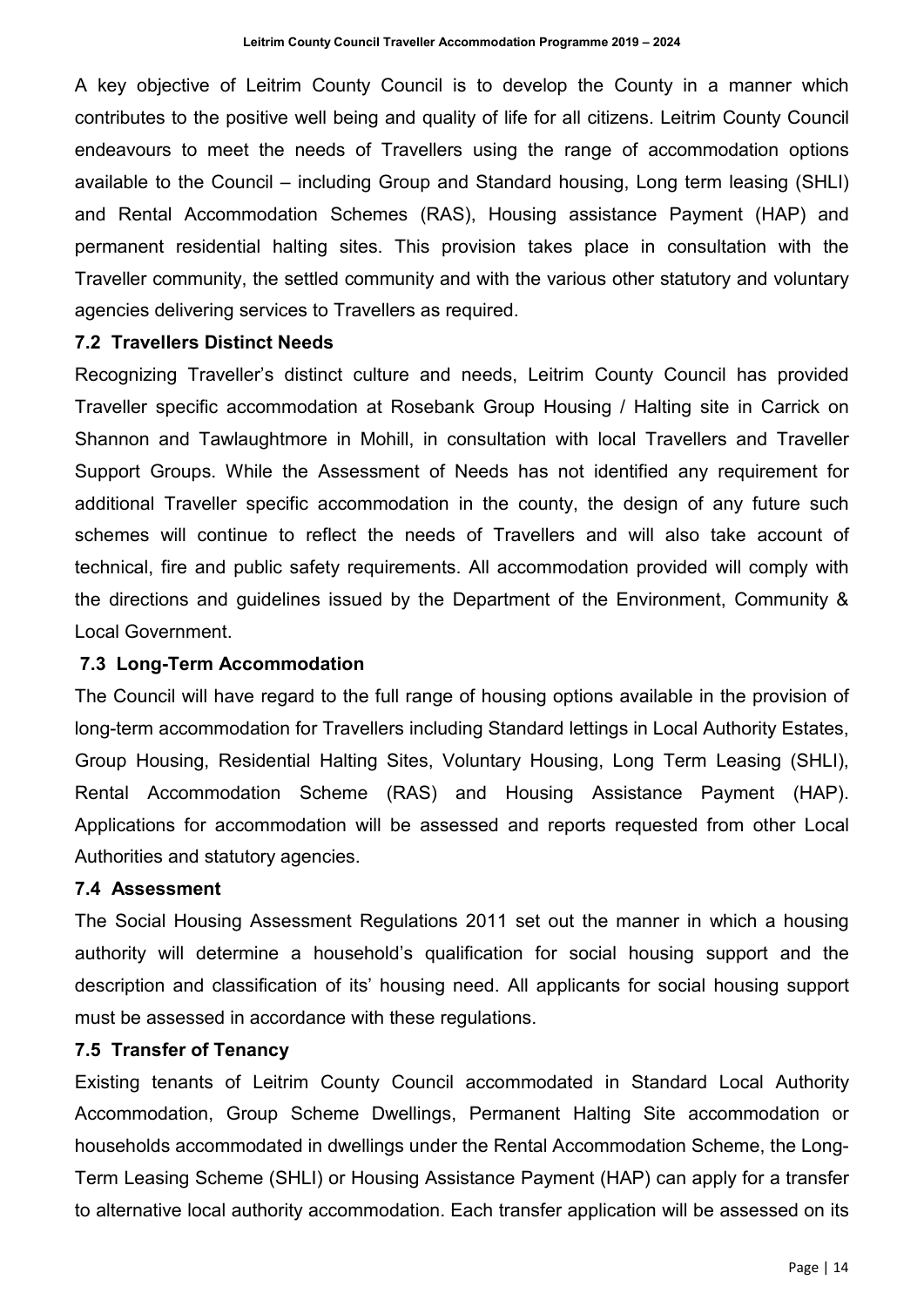own merits having regard to the particular household circumstances, and in accordance with the Council's Transfer Policy.

#### **7.6 Surrender of Tenancy**

Where tenants surrender their existing local authority accommodation, other than in an approved transfer situation, their tenancy will be terminated and they will no longer be eligible for reassessment for inclusion on the Housing Waiting List and/or to access Housing Assistance Payment (HAP) Scheme for alternative private rented accommodation, on the basis that their housing need has previously been addressed by the local authority. In any such circumstances tenants will be informed of the serious implications of surrendering their tenancy before a surrender of tenancy form will be accepted by Leitrim County Council. Where former tenants proceed to surrender their accommodation they will be deemed responsible for meeting their accommodation needs from their own personal resources.

#### **7.7 Abandonment of Tenancy**

In the event that properties are abandoned by a tenant and the property is not occupied by the household as their normal palace of residence for extended periods of time, proceedings will be initiated to recover possession of such properties and the properties will then be reallocated to qualified applicants on the Housing Waiting List in accordance with the Council's Allocations Scheme.

#### **7.8 Transient Sites**

The incidence of roadside or unauthorised encampments is relatively infrequent in Leitrim with no discernible pattern arising. Facilities for visitors to tenants of permanent Traveller specific accommodation have been provided by Leitrim County Council. It is considered that transient accommodation suitable to meet the needs of nomadic families would best be provided on a regional basis with appropriate caretaking, maintenance and management services delivered. The Council will work in conjunction with adjoining Local Authorities in relation to such provision should that need arise. Consideration will also be given to reassigning existing service block facilities to provide transient facilities should service blocks become vacant during the course of this Programme and not be required to meet identified Traveller accommodation needs.

#### **7.9 Unauthorised Encampments**

Unauthorised encampments present difficulties in relation to health and safety and can be hazardous to road users. Leitrim County Council will consult with relevant parties to address issues arising. The Council will however utilise powers available under the legislation to remove caravans/temporary dwellings when deemed appropriate and necessary.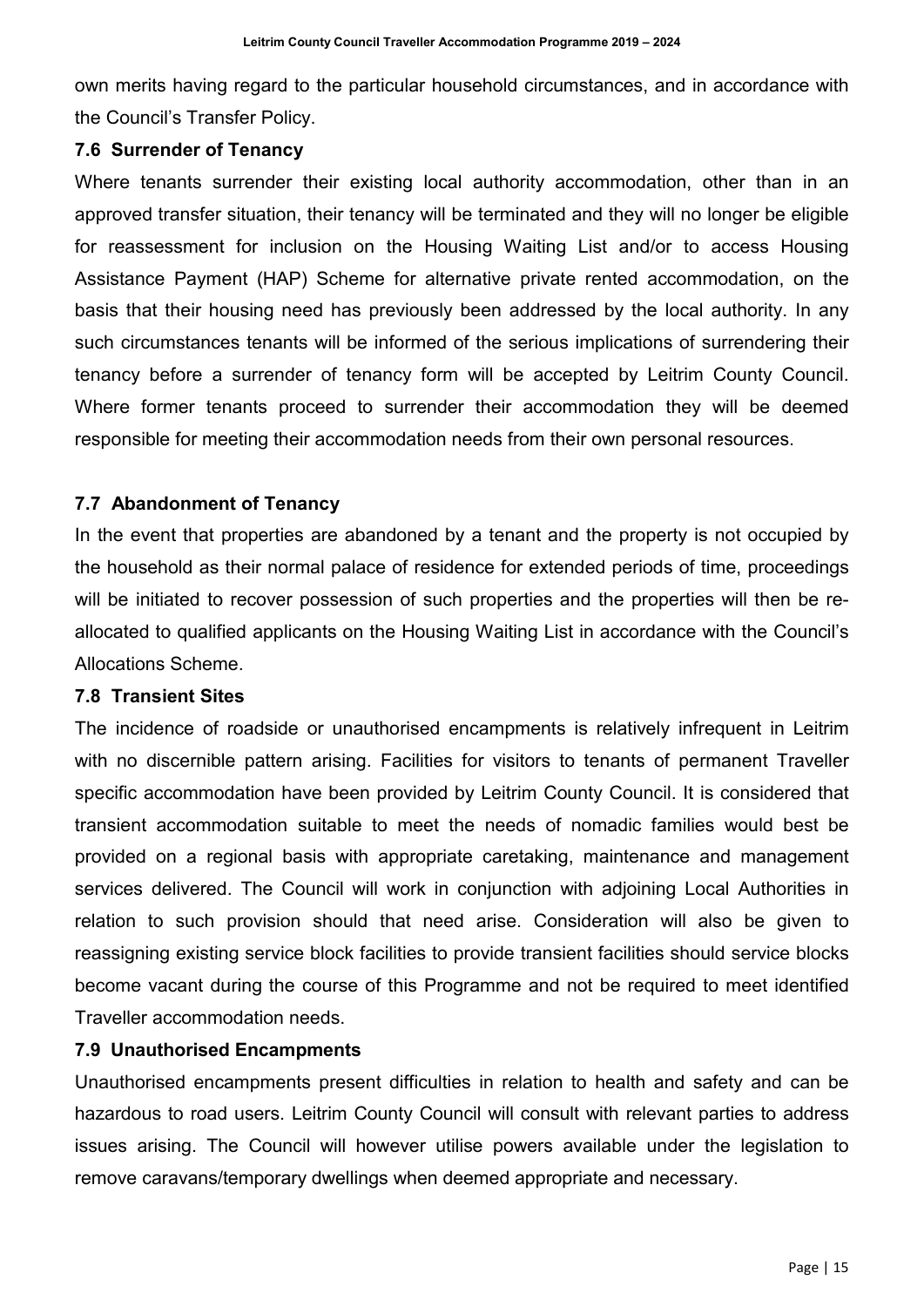#### **7.10 Emergency Accommodation**

Existing procedures for meeting emergency housing needs will continue to be used for emergency Traveller housing needs. This may include sourcing temporary emergency accommodation where a bona fide housing need has been established.

#### **7.11 Housing Allocation Policy**

Traveller applicants will be considered in conjunction with all other eligible applicants for suitable accommodation vacancies arising in accordance with the Council's Allocation Scheme.

#### **7.12 Transfer and Succession of Tenancy Policy**

Existing tenants, including tenants of dwellings provided under the Social Housing Leasing Initiative, Rental Accommodation Scheme, Housing Assistance Payment or by Approved Housing Bodies, may apply for consideration for a transfer to alternative accommodation in the following circumstances:

- down-sizing requirement,
- exceptional medical/disability or compassionate grounds, or
- where there is over-crowding.

Leitrim County Council will not consider transferring a tenant because of unsatisfactory relations with a neighbouring tenant or because of dissatisfaction in general with the estate or the neighbourhood.

Tenants seeking a transfer must also comply with all the general provisions of their tenancy agreement, including the requirement to have a clear rent account.

#### **7.13 Back Up Services and Support.**

#### **(a) Traveller Liaison Officer**

In 2015 Leitrim County Council appointed a full-time Traveller Liaison officer whose role is to work closely with the Traveller Community in County Leitrim and assist them with a range of issues related to their housing / accommodation requirements and needs.

This role was made permanent in February 2019 thereby further demonstrating the commitment of Leitrim County Council to the local Traveller Community and guaranteeing a dedicated interface between the Traveller community and the local authority.

#### **(b) Maintenance**

Housing Maintenance Staff are available to deal with maintenance issues in relation to Traveller specific accommodation. Leitrim County Council's Traveller Liaison Officer also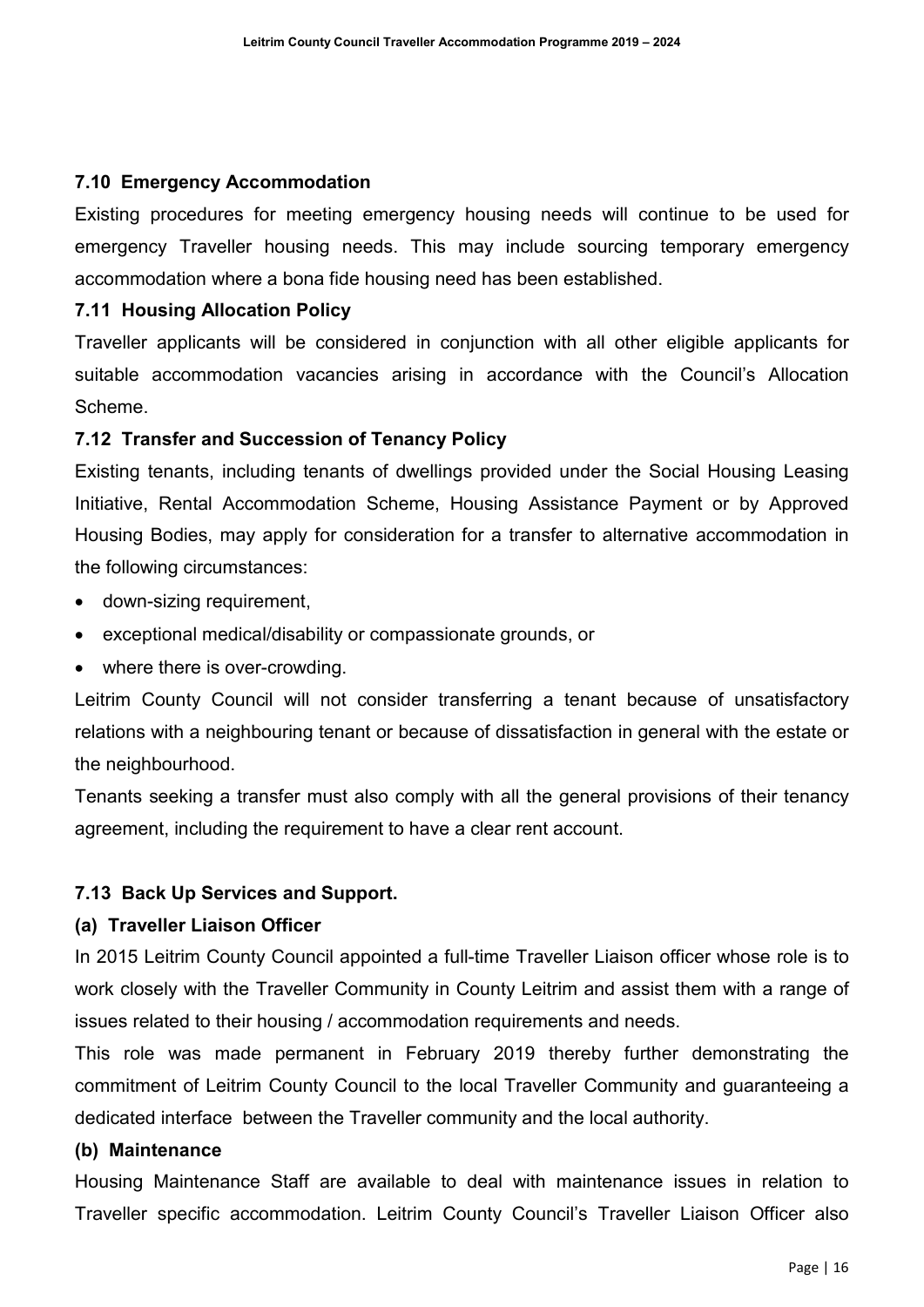works closely with the Traveller families and interfaces with the housing technical team to resolve any issues.

The Rosebank Traveller Development Group also plays an important support role in the provision of services to Travellers. Leitrim Integrated Development Company's Traveller Development worker plays a significant role in liaising with council staff on a wide range of issues including maintenance requests and their assistance in the delivery of Traveller accommodation services is acknowledged.

#### **(c) Inter-Agency Approach (TIG)**

It is the policy of Leitrim County Council to adopt an inter-agency approach in the provision of services and accommodation to Travellers. This approach is critical, particularly in relation to addressing any special needs accommodation and support requirements. The HSE Public Health and Occupational Therapy services are central to this process.

The inter-agency approach adopted in relation to addressing the accommodation needs of the Mohill Traveller families, and facilitating their successful transition from Halting Site accommodation to standard local authority housing in 2014 was very significant and this approach will be ongoing in relation to ensuring that these new tenancies are sustained. This approach will be replicated as necessary over the course of the 2019-2024 Traveller Accommodation Programme.

The Traveller Inter-Agency Group (TIG), established in Leitrim in 2006, works in consultation with Travellers to enhance the provision of services and supports and to secure better outcomes for Travellers across the County. Regular progress reports are provided to the Inter-Agency Group from the Accommodation Working Group.

#### **8. Strategy Statement**

#### **8.1 Implementing Authority**

Leitrim County Council is the authority responsible for implementing the Traveller Accommodation Programme 2019-2024. The Local Authority co-operates with a variety of other agencies as well as adjoining local authorities to meet the accommodation needs of Travellers. In particular, a number of groups have an important role to play in assisting in the implementation of the programme including:-

- o The Local Traveller Accommodation Consultative Committee (LTACC)
- o The Housing and Corporate Services Strategic Policy Committee (SPC)
- o Leitrim Development Company (LDC)
- o Local Traveller Development/Support Groups
- o Leitrim Inter Agency Travellers Group (TIG)
- o Health Services Executive (HSE)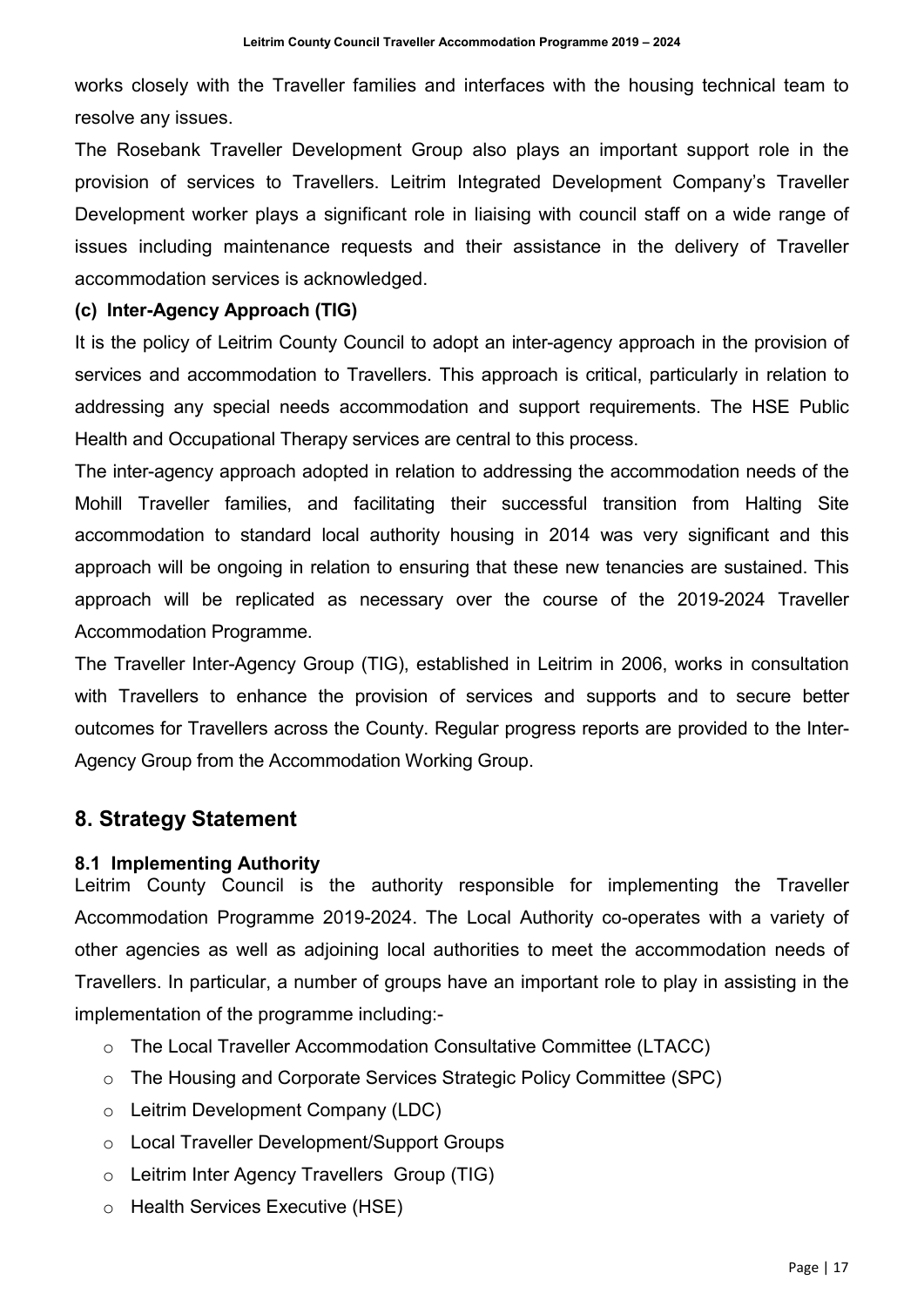- o An Garda Siochana
- o Department of Social Protection (DSP)
- o Department of Education and Science
- o Voluntary Housing Groups

It will be the responsibility of Leitrim County Council to seek the co-operation of the above groups to ensure the implementation of the Programme. Progress in relation to the 2019-2024 programme will be monitored by the *Local Traveller Accommodation Consultative Committee.*

#### **8.2 County Development Plan**

Provisions contained in the Leitrim County Development Plan 2015-2021 are sufficient to realise the Traveller accommodation objectives set out in the Traveller Accommodation Programme 2019 - 2024. Appropriate provisions will also be incorporated into the next Leitrim County Development Plan 2021 – 2026 when it is being developed.

#### **8.3 Development of Proposals / Implementation of Programme**

Where a new accommodation project is being provided directly by Leitrim County Council the accommodation proposal will be subjected to a local consultation process with Travellers and the Traveller Accommodation Consultative Committee, consultation and approval by the Department of the Environment, Community and Local Government and adherence to requirements of the Part VIII Planning Procedure.

The Council will avail of the full range of housing options available having regard to expressed accommodation preferences and working within the existing budget for capital funding. The Council will endeavour to provide housing through casual vacancies arising in existing local authority housing stock and possibly, subject to resources, a limited number of acquisitions. The Long Term Leasing Scheme, Rental Accommodation Scheme (RAS) and Housing Assistance Payment (HAP), will also be utilised as a means of addressing long term housing needs.

#### **8.4 Financial Resources**

The successful implementation of the Traveller Accommodation Programme 2019 – 2024 will be dependent on the provision of capital funding from the Department of the Environment, Community and Local Government.

#### **8.5 Management and Maintenance of Accommodation**

The effective management and maintenance of accommodation is crucial. Traveller accommodation will be managed on the same basis as all other housing stock. Leitrim County Council will endeavour to ensure maximum tenant participation to manage and maintain accommodation schemes to a high standard.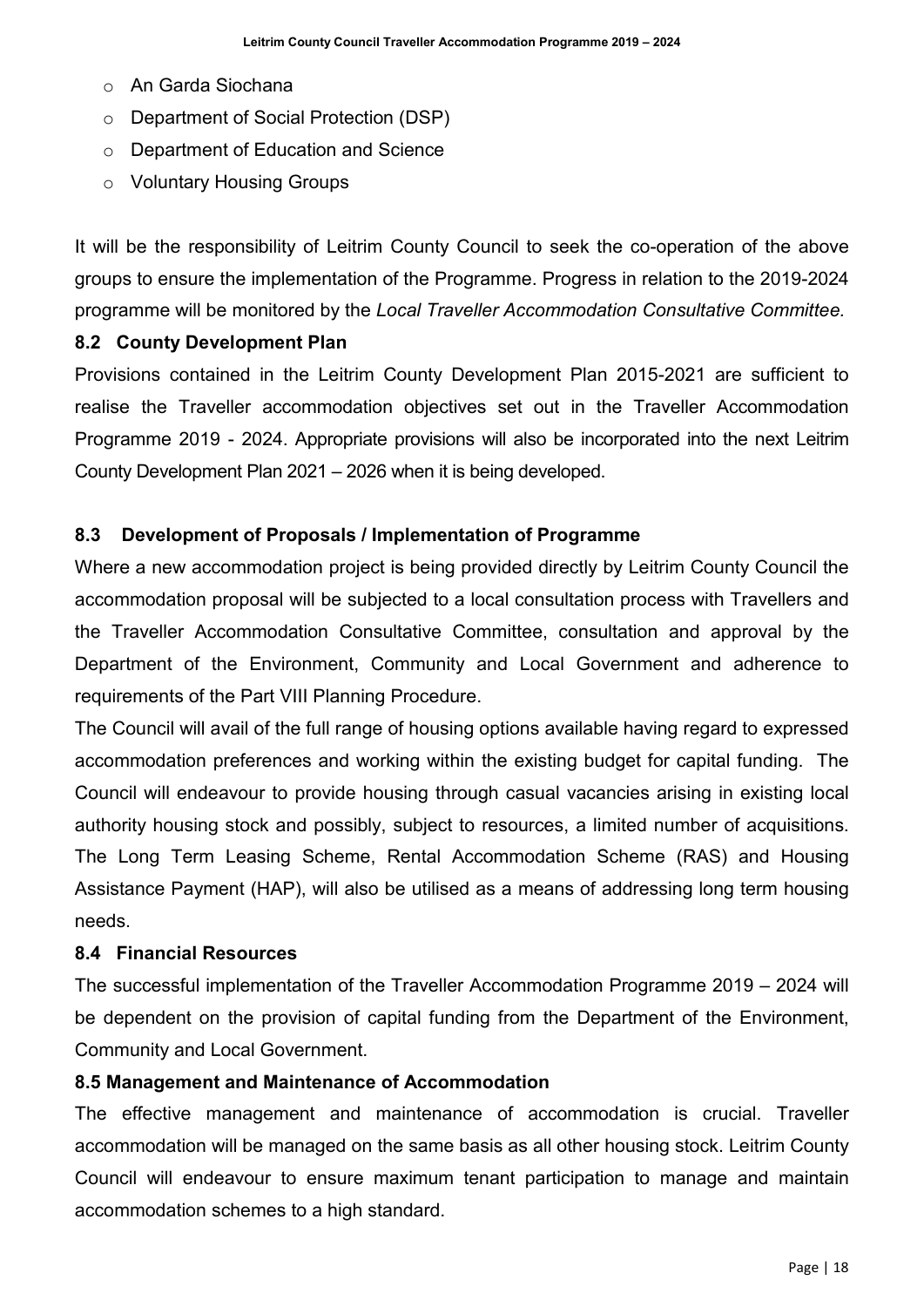## **9. Conclusion**

Leitrim County Council acknowledges the commitment, co-operation and support of local Travellers, Traveller rrepresentatives, the Local Traveller Accommodation Consultative Committee (LTACC), the Rosebank Traveller Development Group and members of the Leitrim Inter Agency Traveller Services Group (TIG) in assisting the Council in the delivery of its successive Traveller Accommodation Programmes.

The targets set out in this Programme have been developed having regard to the existing and projected need for Traveller accommodation. The delivery of this Programme requires a commitment from all stakeholders to work together and is also dependent on the availability of necessary funding.

The Council recognises that the provision of appropriate associated supports is also a critical factor in ensuring that the accommodation solutions delivered for individual families are successful. We will continue to work closely with Travellers, their representatives, the Local Traveller Accommodation Consultative Committee, Traveller Support Groups, Leitrim Inter Agency Traveller Services Group and other relevant agencies in this regard. We will also continue to actively seek, in conjunction with other agencies as appropriate, to identify and access potential funding opportunities to progress initiatives in relation to Traveller development, support and integration.

 $\_$  , and the set of the set of the set of the set of the set of the set of the set of the set of the set of the set of the set of the set of the set of the set of the set of the set of the set of the set of the set of th